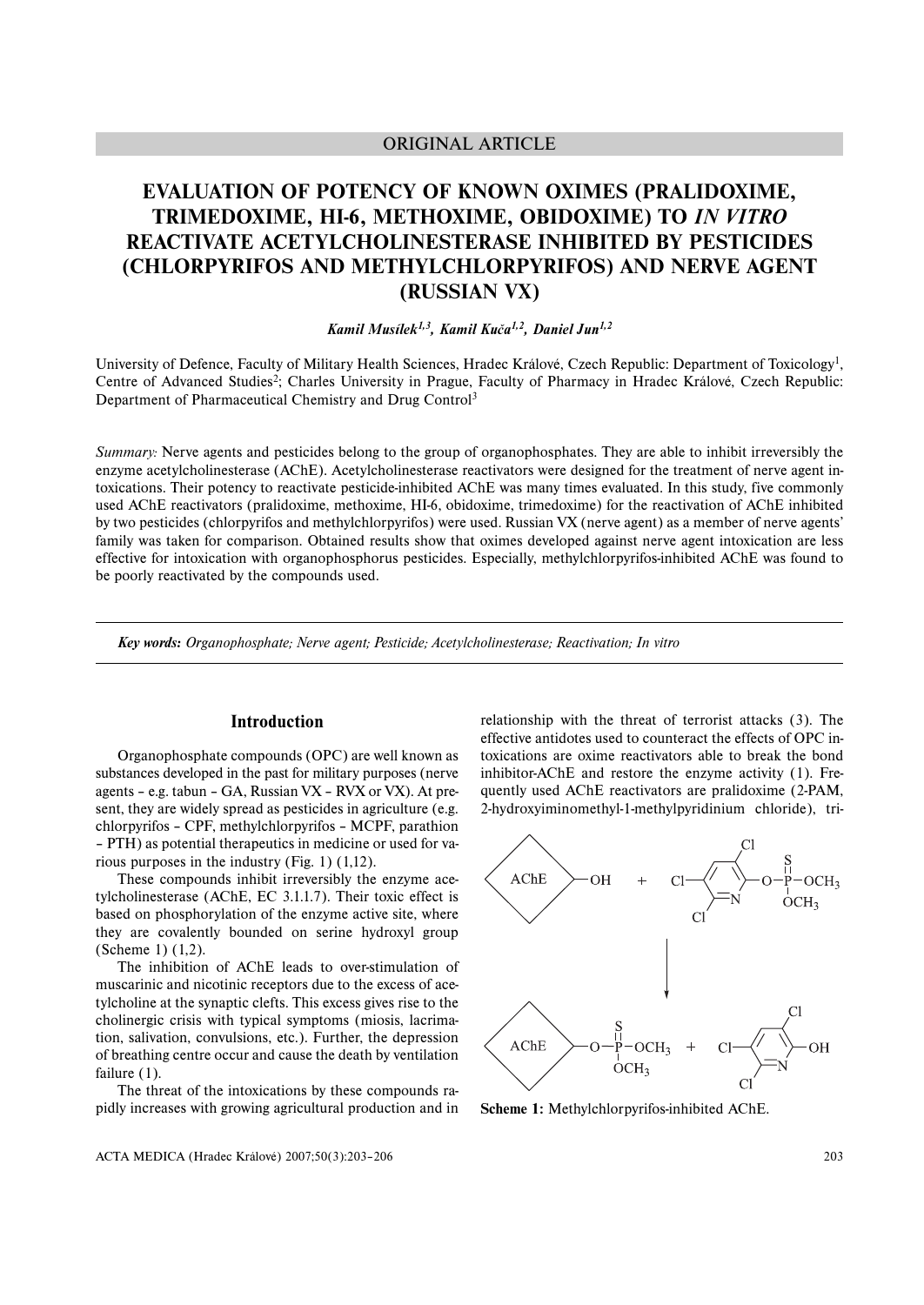medoxime (TMB-4, 1,3-bis(4-hydroxyiminomethylpyridinium)propane dibromide), obidoxime (Toxogonin®, 1,3-bis(4 hydroxyiminomethylpyridinium)-2-oxapropane dichloride), HI-6 (1–(2-hydroxyiminomethylpyridinium)-3–(4–carbamoylpyridinium)-2-oxapropane dichloride) and methoxime (MMC, bis(4-hydroxyiminomethylpyridinium)methane dichloride) (Fig. 2) (4). The reactivators are combined with atropine sulphate to suppress the cholinergic symptoms  $(16-17)$ .

types of OPC (11). Therefore, the development and selection of new effective reactivators of AChE used as antidotes for OPC poisoning are very important due to the extended usage of pesticides in agriculture and subsequent potential human intoxications. Especially, pesticides are known as compounds with low response on the treatment with reactivators developed for nerve agent intoxication (18–19). Accordingly, this work was focused on testing *in vitro* of activity of five currently used AChE reactivators against pesticide in vitro. Thus, we wanted to compare their reactivation potency with that obtained for Russian VX.

However, no one of the above mentioned reactivators is able to satisfactorily reactivate AChE inhibited by various



nesterase reactivators. **Fig. 4:** Reactivation efficacy of used oximes at 10<sup>-5</sup> M.

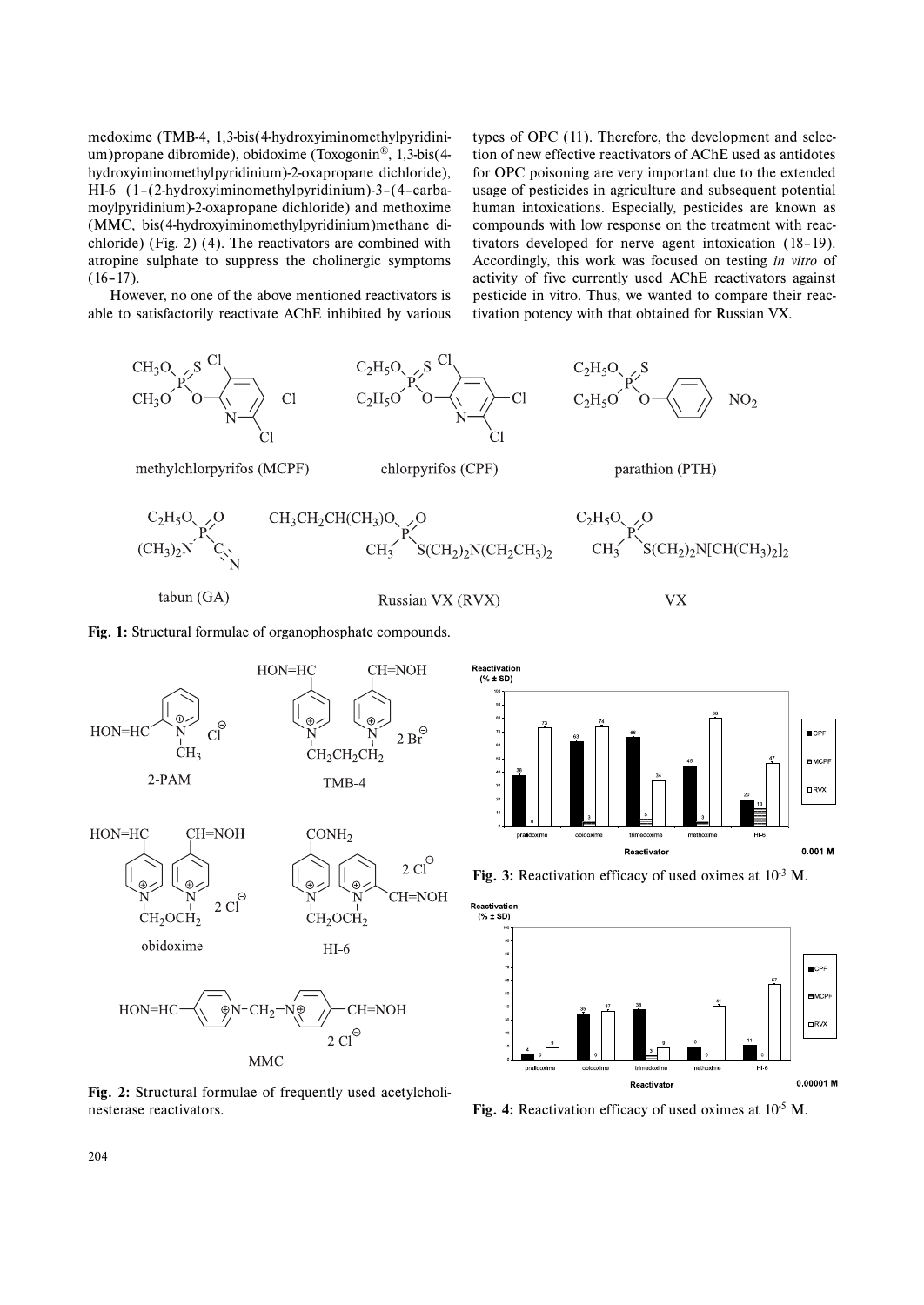#### **Materials and methods**

The AChE reactivators used in this study were previously synthesized at the Department of Toxicology of the Faculty of Military Health Sciences in Hradec Kralove (Czech Republic). Their reactivation activity was tested *in vitro* on OPC-inhibited AChE using a modification of standard reactivation test (8). The rat brain homogenate (10 % in distilled water) was used as a source of AChE.

The brain homogenate (0.5 ml) was mixed with 20 μl of isopropanol solution of OPC (to achieve 95% inhibition of AChE) and incubated at 25 °C for 30 minutes. 2.5 ml of solution of sodium chloride (3 M) were added to the mixture and filled to the volume 23 ml with distilled water. Finally, 2 ml of solution of acetylcholine iodide (0.02 M) were added. The enzyme activity was measured at pH 7.6 and temperature 25 °C on autotitrator RTS 822 (Radiometer, Denmark). Activities of intact AChE  $(a_0)$  and inhibited  $AChE$  ( $a_i$ ) were deducted from influence of consumption of NaOH solution (0.01 M) on time. After the incubation of AChE with OPC (30 minutes), the reactivator was added to the solution and the mixture was incubated for 10 minutes. Activity of reactivated AChE  $(a<sub>r</sub>)$  was also computed from influence of consumption of NaOH solution on time.

The percentage of reactivation (%) was calculated from measured data according to formula:

$$
x = \left(1 - \frac{a_r - a_i}{a_0 - a_i}\right) 100 \quad \text{[%]}
$$

Each measurement was repeated three times and standard deviations were calculated.

#### **Results and discussion**

The relationship between concentration and reactivation efficacies of studied reactivators is shown in Fig. 3 and Fig. 4.

The reactivation potency necessary for proper effect during intoxication should exceed 10 % (1). As it can be seen (Fig. 3–4), not all compounds are able to surpass this limit for various OPC. The results for both concentrations are satisfactory for CPF and RVX with exception of pralidoxime and trimedoxime at  $10^{-5}$  M. On the other hand, there is almost no reactivation response at the concentration  $10^{-5}$  M for AChE inhibited by pesticide MCPF.

The concentration of reactivator plays also important role in the reactivation process. The concentration  $10^{-3}$  M is not attainable for *in vivo* experiments (16). From this point of view, there are some reactivators suitable at  $10^{-5}$  M for special type of OPC (obidoxime and trimedoxime for CPF; methoxime and HI-6 for RVX) and due to this also applicable for human use. However, there is not compound usable for *in vivo* experiments in case of MCPF poisoning. The small change of molecule of CPF to MCPF (Fig. 1) leads to different compound's properties during inhibition of AChE. The data are not available in literature and this finding should be more investigated.

The structural factors of AChE reactivators appropriate for each OPC could be recommended. Generally for the molecule of reactivator, a quaternary heteroaromatic ring, an oxime moiety and a connecting bridge are necessary (11). All these structural factors are each to other dependent. The quaternary nitrogen is fundamental for affinity to the enzyme's cavity. All tested compounds contain at least once quaternary nitrogen. The presence of oxime group in its dissociated form (oximate anion) is essential for own reactivation (8). The position of oxime on heteroaromatic ring influences the activity of the compound (13–15). The position four (obidoxime, trimedoxime, methoxime) is more proper for CPF and RVX (9, 14). On the other hand, the position two (HI-6) has better results for RVX at lower concentration  $10^{-5}$  M (10). Furthermore, the shorter connecting chain (methoxime) is superior to others in reactivation of RVX (Fig. 3) (6). The three- (obidoxime, trimedoxime, HI-6) or four-atom (K074) linker is convenient to the most of tested OPC (CPF, RVX) (5–6, 9, 15). However, the structural factors appropriate for MCPF-inhibited AChE can not be defined from the obtained data because of low activity of tested reactivators.

In conclusion, the results show that reactivators invented for military purposes (for nerve agents) are not effective for all pesticide-inhibited AChE. Due to this fact, it is necessary to prepare new broad-spectrum reactivators effective both for nerve agents and pesticides.

#### *Acknowledgements*

The authors express their appreciation to Mrs. M. Hrabinová for her technical assistance. The work was supported by the grant of Grant Agency of Ministry of Education, Youth and Sports (Czech Republic) – project No. ME865.

#### **References**

- 1. Bajgar J. Organophosphates/nerve agent poisoning: mechanism of action, diagnosis, prophylaxis, and treatment. Adv Clin Chem 2004;38:151–216.
- 2. Ekstrom F, Akfur C, Tunemalm K, Lundberg S. Structural changes of phenylalanine 338 and histidine 447 revealed by the crystal structures of tabun-inhibited murine acetylcholinesterase. Biochemistry. 2006;45:74–81.
- 3. Gupta R. Toxicology of organophosphate & carbamate compounds. In: Global epidemiology of organophosphate and carbamate poisonings. Elsevier Academic Press, London, pp. 89–102.
- 4. Kassa J. Review of oximes in the antidotal treatment of poisoning by organophosphorus nerve agents. J Toxicol Clin Toxicol. 2002;40:803–816.
- 5. Kassa J, Kuča K, Cabal J. Comparison of the efficacy of currently available oximes against tabun in rats. Biologia 2005;60:79–81.
- 6. Kuča K, Patočka J, Cabal J. Reactivation of organophosphate inhibited acetylcholinesterase activity by α,ω-bis-(4-hydroxyiminomethylpyridinium)alkanes in vitro. J Appl Biomed. 2003;1:207–11.
- 7. Kuča K, Pícha J, Cabal J, Liška F. Synthesis of the three monopyridinium oximes and evaluation of their potency to reactivate acetylcholinesterase inhibited by nerve agents. J Appl Biomed. 2004;2:51–56.
- 8. Kuča K, Cabal J. Evaluation of newly synthesized reactivators of the brain cholinesterase inhibited by sarin-nerve agent. Toxicol Mech Method. 2005;15: 247–52.
- 9. Kuča K, Cabal J, Musílek K, Jun D, Bajgar J. Effective bisquaternary reactivators of tabun-inhibited AChE. J Appl Toxicol. 2005;25:491–5.
- 10. Kuča K, Cabal J, Jun D, Kassa J, Bartošová L, Kunešová G. In vitro reactivation potency of some acetylcholinesterase reactivators against sarin- and cyclosarin-induced inhibitions. J Appl Toxicol. 2005;25:296–300.